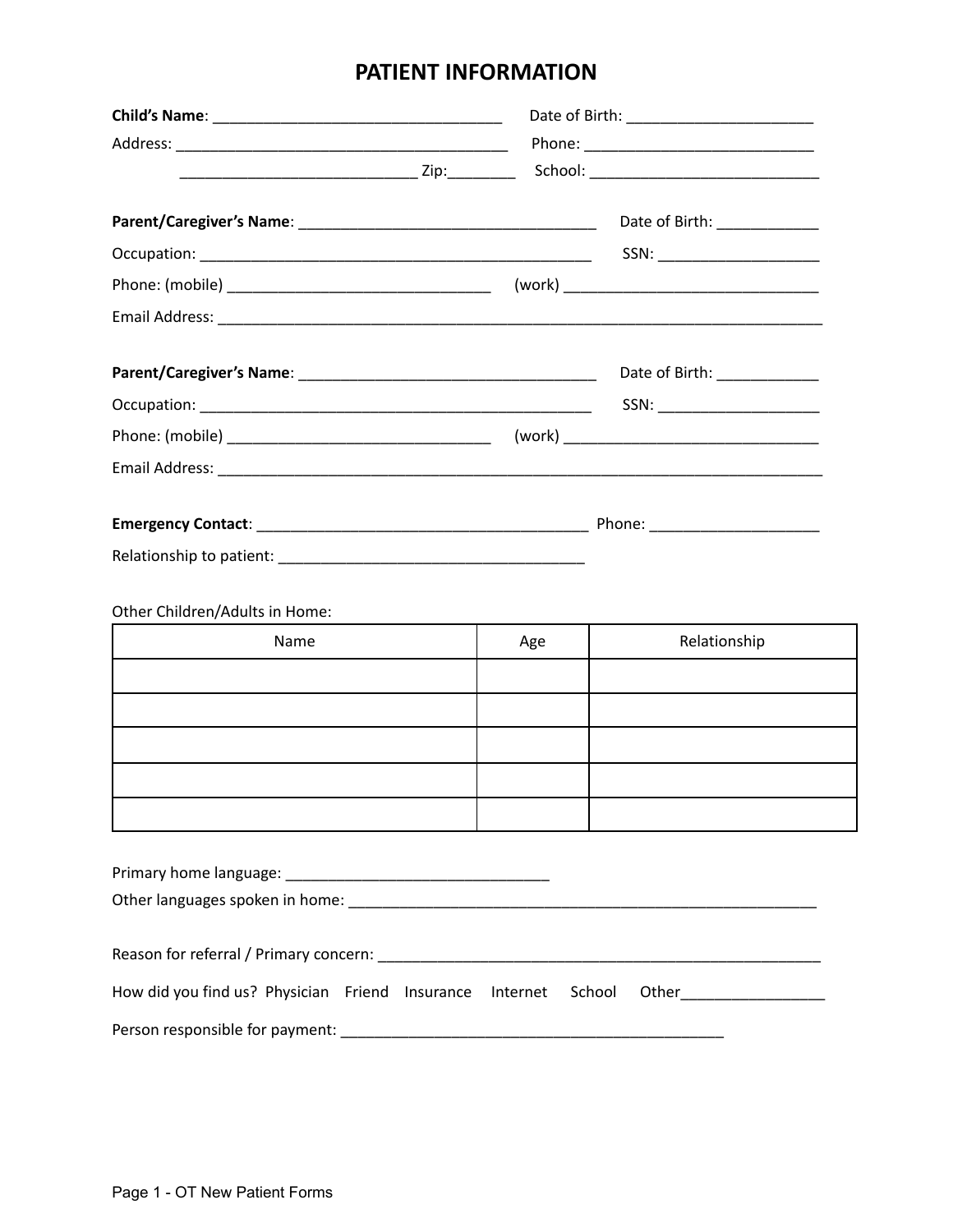# **HEALTH HISTORY**

| <b>Prenatal and Birth History</b><br>describe.                        | During this pregnancy and/or delivery, did mother or baby experience any complications? If so, please<br><u> 1989 - Johann Harry Harry Harry Harry Harry Harry Harry Harry Harry Harry Harry Harry Harry Harry Harry Harry</u> |
|-----------------------------------------------------------------------|--------------------------------------------------------------------------------------------------------------------------------------------------------------------------------------------------------------------------------|
| Length of pregnancy: __________________________                       |                                                                                                                                                                                                                                |
|                                                                       | Has your child ever been hospitalized? Yes No If yes, when and describe: __________________________                                                                                                                            |
|                                                                       | Has your child had any other significant illnesses, injuries, or surgeries? If yes, when and describe:                                                                                                                         |
|                                                                       |                                                                                                                                                                                                                                |
| Please list any specific food, medicinal, or environmental allergies: |                                                                                                                                                                                                                                |
|                                                                       |                                                                                                                                                                                                                                |

| <b>Illnesses</b>  | Age | <b>Severity</b> | <b>Developmental Changes</b> |
|-------------------|-----|-----------------|------------------------------|
| Pneumonia         |     |                 |                              |
| Influenza         |     |                 |                              |
| Asthma            |     |                 |                              |
| Encephalitis      |     |                 |                              |
| Meningitis        |     |                 |                              |
| Whooping Cough    |     |                 |                              |
| Allergies         |     |                 |                              |
| High Fever (104+) |     |                 |                              |
| Ear Infections    |     |                 |                              |
| Seizures          |     |                 |                              |
| COVID-19          |     |                 |                              |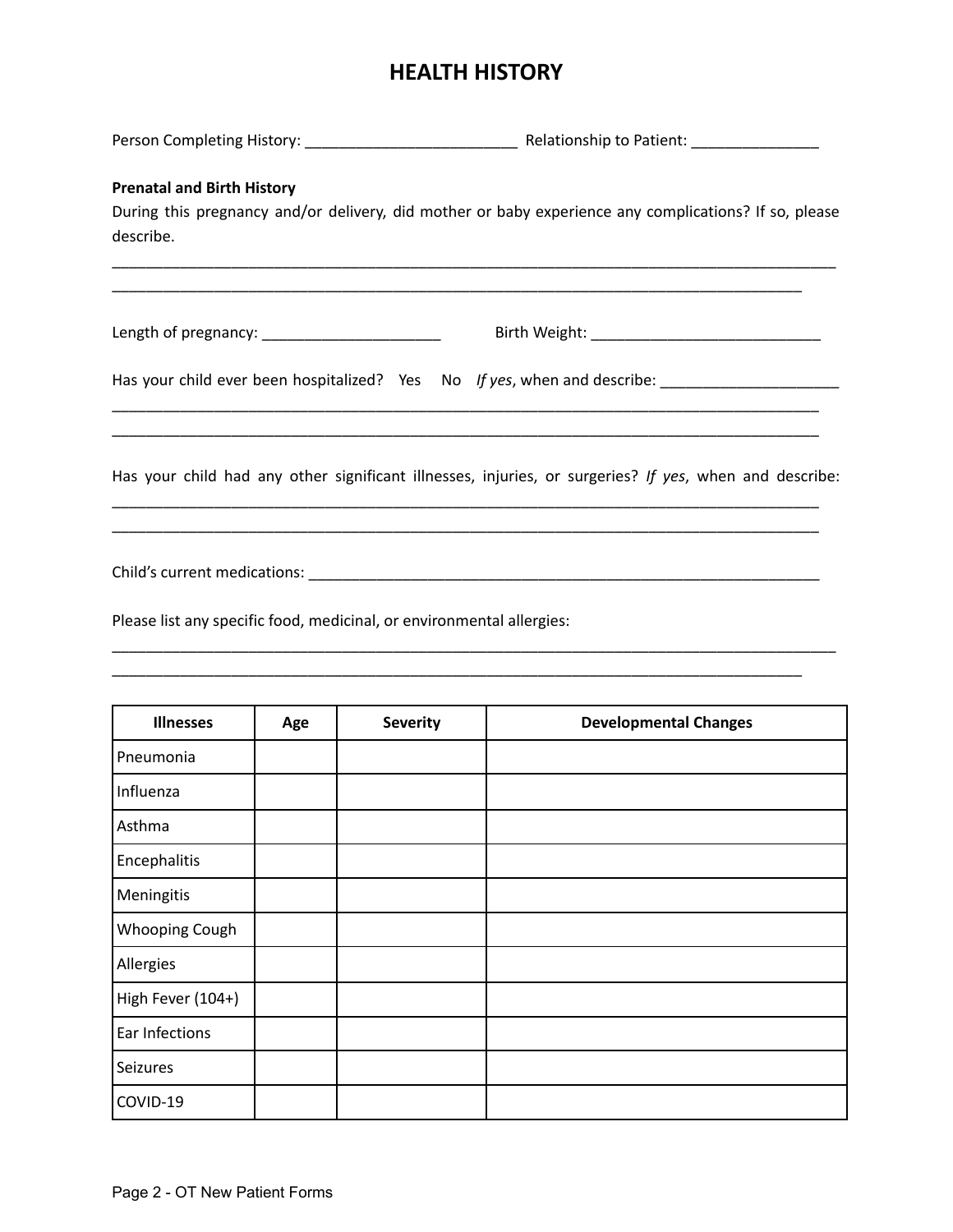#### **Prior Evaluations**

|                             | Date | Results |
|-----------------------------|------|---------|
| Speech/Language             |      |         |
| <b>Occupational Therapy</b> |      |         |
| Physical Therapy            |      |         |
| Hearing                     |      |         |
| Vision                      |      |         |
| Neurological                |      |         |
| Psychological               |      |         |
| Other                       |      |         |

*Please provide previous evaluation reports from other professionals or provide facility and/or name of evaluator to request records. This information may be helpful in assessing and planning of treatment for your child.*

\_\_\_\_\_\_\_\_\_\_\_\_\_\_\_\_\_\_\_\_\_\_\_\_\_\_\_\_\_\_\_\_\_\_\_\_\_\_\_\_\_\_\_\_\_\_\_\_\_\_\_\_\_\_\_\_\_\_\_\_\_\_\_\_\_\_\_\_\_\_\_\_\_\_\_\_\_\_\_\_\_\_\_\_\_ \_\_\_\_\_\_\_\_\_\_\_\_\_\_\_\_\_\_\_\_\_\_\_\_\_\_\_\_\_\_\_\_\_\_\_\_\_\_\_\_\_\_\_\_\_\_\_\_\_\_\_\_\_\_\_\_\_\_\_\_\_\_\_\_\_\_\_\_\_\_\_\_\_\_\_\_\_\_\_\_\_\_\_\_\_ \_\_\_\_\_\_\_\_\_\_\_\_\_\_\_\_\_\_\_\_\_\_\_\_\_\_\_\_\_\_\_\_\_\_\_\_\_\_\_\_\_\_\_\_\_\_\_\_\_\_\_\_\_\_\_\_\_\_\_\_\_\_\_\_\_\_\_\_\_\_\_\_\_\_\_\_\_\_\_\_\_\_\_\_\_ \_\_\_\_\_\_\_\_\_\_\_\_\_\_\_\_\_\_\_\_\_\_\_\_\_\_\_\_\_\_\_\_\_\_\_\_\_\_\_\_\_\_\_\_\_\_\_\_\_\_\_\_\_\_\_\_\_\_\_\_\_\_\_\_\_\_\_\_\_\_\_\_\_\_\_\_\_

Is there any additional information that will help us to better understand your child?

## **DEVELOPMENTAL HISTORY**

| <b>Early Development</b>                                                          |
|-----------------------------------------------------------------------------------|
|                                                                                   |
|                                                                                   |
|                                                                                   |
| Are there any previous or current feeding concerns/problems? Please explain:      |
|                                                                                   |
| Has there been any atypical motor development? __________________________________ |
| Please continue onto Page 4 for additional information.                           |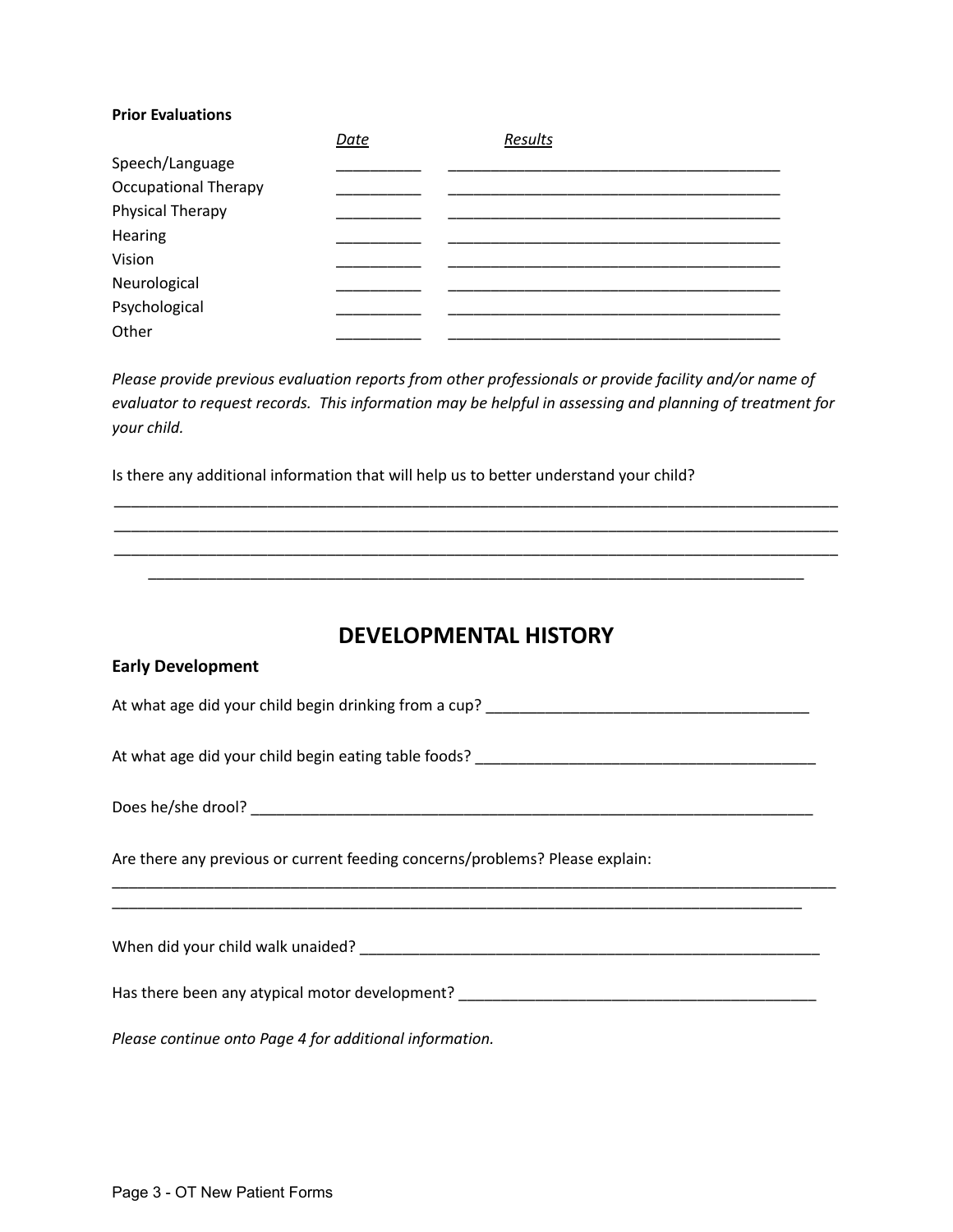#### **Activities of Daily Living**

|                              | Independent | <b>Needs Help</b> | <b>Comments</b> |
|------------------------------|-------------|-------------------|-----------------|
| Shirt                        |             |                   |                 |
| Pants                        |             |                   |                 |
| Socks                        |             |                   |                 |
| Shoes                        |             |                   |                 |
| Fasteners (buttons, zippers) |             |                   |                 |
| Shoe Tying                   |             |                   |                 |
| Toileting/Potty training     |             |                   |                 |
| Hair brushing                |             |                   |                 |
| Teeth brushing               |             |                   |                 |
| Bathing/showering            |             |                   |                 |
| Feeding                      |             |                   |                 |
| Drinking from open cup       |             |                   |                 |
| Utensil use (fork, spoon)    |             |                   |                 |

#### **Sensory/Behavior**

|                                   | Yes | <b>No</b> | <b>Comments</b>                      |
|-----------------------------------|-----|-----------|--------------------------------------|
| Picky eating                      |     |           |                                      |
| Bothered by tags                  |     |           | Clothing preference:                 |
| Trouble falling or staying asleep |     |           |                                      |
| Tantrums                          |     |           | Frequency:                           |
| Meltdowns                         |     |           | Frequency and duration of meltdowns: |
| Specific behavior triggers?       |     |           |                                      |